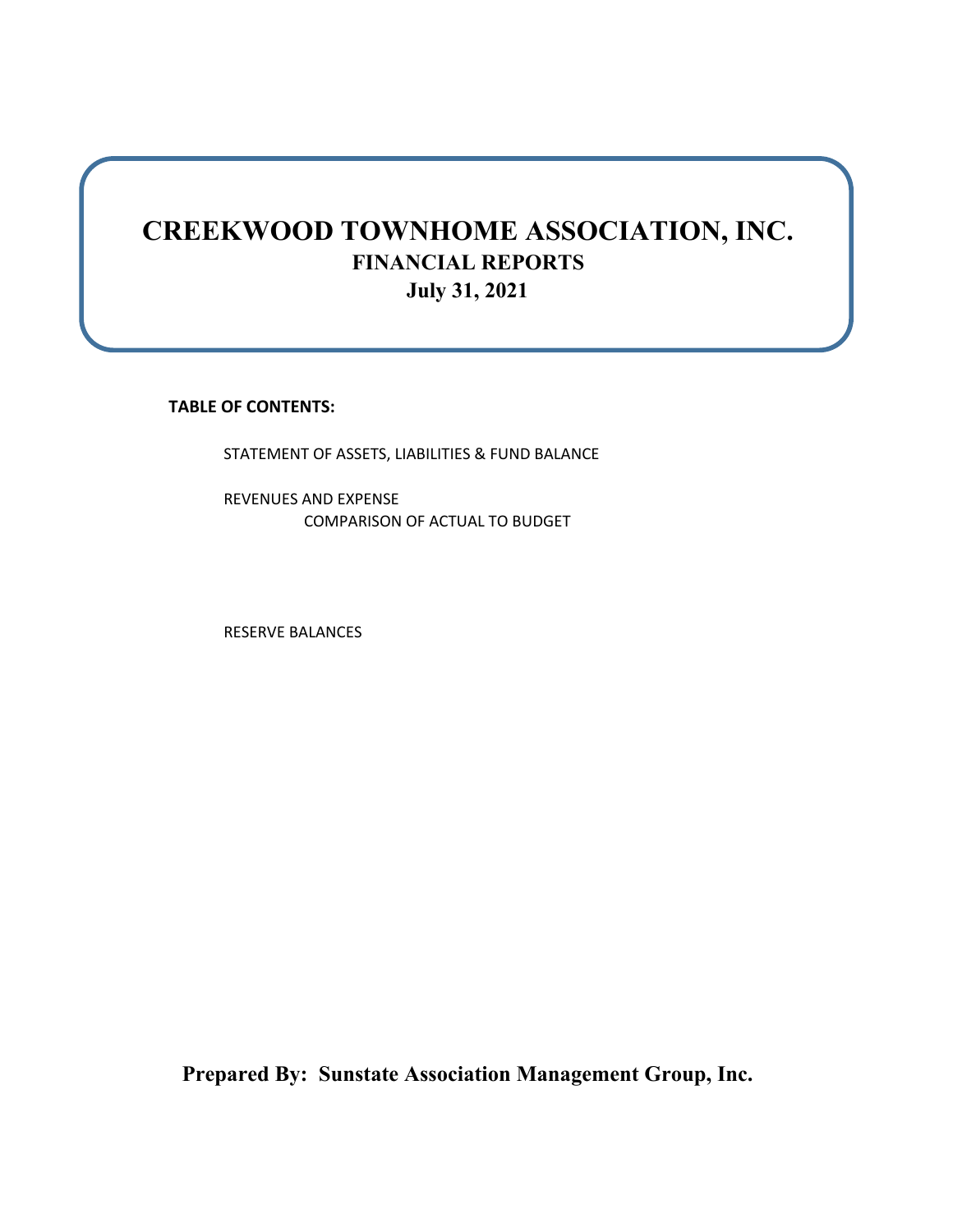### **Creekwood Townhome Association Inc. 08/09/21 Statement of Assets, Liabilities, & Fund Balance As of July 31, 2021**

|                                                                                                                                                                        | Jul 31, 21                                             |
|------------------------------------------------------------------------------------------------------------------------------------------------------------------------|--------------------------------------------------------|
| <b>ASSETS</b><br><b>Current Assets</b><br><b>Checking/Savings</b>                                                                                                      |                                                        |
| 1010 Centennial OP 7298                                                                                                                                                | 123,065.16                                             |
| 1010.99 Management Escrow<br>1110 Centennial MM 7352                                                                                                                   | 463.56<br>497,582.11                                   |
| <b>Total Checking/Savings</b>                                                                                                                                          | 621,110.83                                             |
| <b>Accounts Receivable</b><br>1150 Accounts Receivable                                                                                                                 | (26, 880.98)                                           |
| <b>Total Accounts Receivable</b>                                                                                                                                       | (26, 880.98)                                           |
| <b>Other Current Assets</b><br>1200 *Undeposited Funds<br>1220 Allowance for Bad Debt<br>1250 Refundable Deposits<br>1260 Utility Deposits<br>1280 - Prepaid Insurance | 270.00<br>(1,600.00)<br>3,282.38<br>189.08<br>1,590.08 |
| <b>Total Other Current Assets</b>                                                                                                                                      | 3,731.54                                               |
| <b>Total Current Assets</b>                                                                                                                                            | 597,961.39                                             |
| <b>TOTAL ASSETS</b>                                                                                                                                                    | 597,961.39                                             |
| <b>LIABILITIES &amp; EQUITY</b><br><b>Liabilities</b><br><b>Current Liabilities</b><br><b>Accounts Payable</b><br>2000 Accounts Payable                                | 4,475.91                                               |
| <b>Total Accounts Payable</b>                                                                                                                                          | 4,475.91                                               |
| <b>Other Current Liabilities</b><br>2100 Other Current Liabilities                                                                                                     | 3,551.08                                               |
| <b>Total Other Current Liabilities</b>                                                                                                                                 | 3,551.08                                               |
| <b>Total Current Liabilities</b>                                                                                                                                       | 8,026.99                                               |
| Long Term Liabilities<br>3100 Reserve Fund                                                                                                                             | 497,582.11                                             |
| <b>Total Long Term Liabilities</b>                                                                                                                                     | 497,582.11                                             |
| <b>Total Liabilities</b>                                                                                                                                               | 505,609.10                                             |
| <b>Equity</b><br>3340 · Prior Years Surplus/Deficit<br><b>Net Income</b>                                                                                               | 65,198.12<br>27,154.17                                 |
| <b>Total Equity</b>                                                                                                                                                    | 92,352.29                                              |
| <b>TOTAL LIABILITIES &amp; EQUITY</b>                                                                                                                                  | 597,961.39                                             |
|                                                                                                                                                                        |                                                        |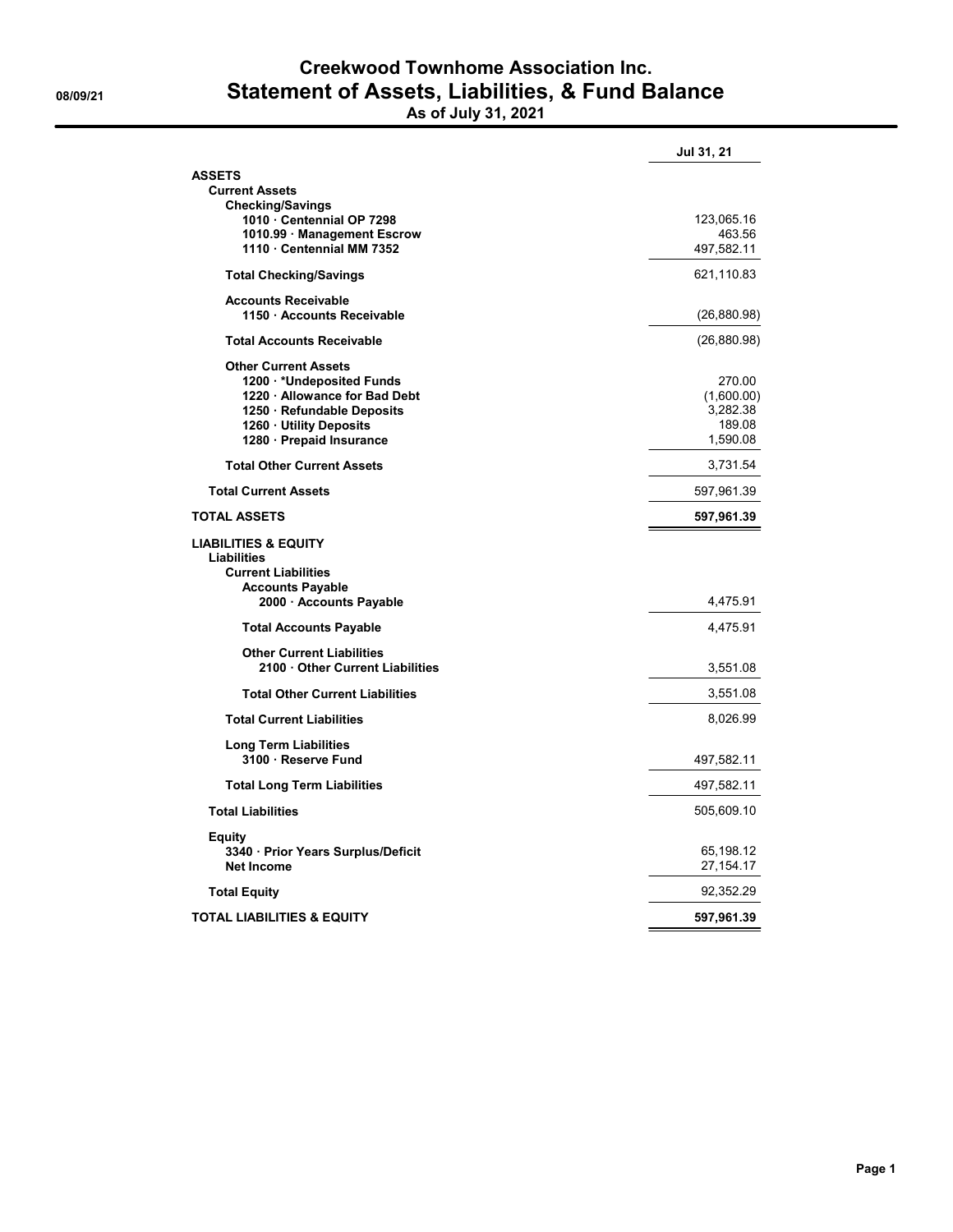### **Creekwood Townhome Association Inc. 08/09/21 Revenue & Expense Budget Performance**

| <b>July 2021</b>                                                                                                                                                                                                                                                                                         |                                                                                                |                                                                                                      |                                                                                                                  |                                                                                                       |                                                                                                                |                                                                                                                         |                                                                                                                       |
|----------------------------------------------------------------------------------------------------------------------------------------------------------------------------------------------------------------------------------------------------------------------------------------------------------|------------------------------------------------------------------------------------------------|------------------------------------------------------------------------------------------------------|------------------------------------------------------------------------------------------------------------------|-------------------------------------------------------------------------------------------------------|----------------------------------------------------------------------------------------------------------------|-------------------------------------------------------------------------------------------------------------------------|-----------------------------------------------------------------------------------------------------------------------|
|                                                                                                                                                                                                                                                                                                          | <b>Jul 21</b>                                                                                  | <b>Budget</b>                                                                                        | \$ Over Budget                                                                                                   | Jan - Jul 21                                                                                          | <b>YTD Budget</b>                                                                                              | \$ Over Budget                                                                                                          | <b>Annual Budget</b>                                                                                                  |
| <b>Ordinary Income/Expense</b><br>Income                                                                                                                                                                                                                                                                 |                                                                                                |                                                                                                      |                                                                                                                  |                                                                                                       |                                                                                                                |                                                                                                                         |                                                                                                                       |
| 4100 · Regular Assessments<br>4101 · Reserve Assessments<br>4120 · Working Capital Assessment<br>4230 · Late Fees<br>4260 · Other Income                                                                                                                                                                 | 18.156.67<br>12,083.33<br>500.00<br>33.05<br>208.40                                            | 18,156.25<br>12,083.33<br>0.00<br>0.00<br>0.00                                                       | 0.42<br>0.00<br>500.00<br>33.05<br>208.40                                                                        | 127,096.65<br>84,583.35<br>6,000.00<br>2,074.36<br>2,183.80                                           | 127,093.75<br>84,583.35<br>0.00<br>0.00<br>0.00                                                                | 2.90<br>0.00<br>6,000.00<br>2,074.36<br>2,183.80                                                                        | 217,875.00<br>145,000.00<br>0.00<br>0.00<br>0.00                                                                      |
| <b>Total Income</b>                                                                                                                                                                                                                                                                                      | 30,981.45                                                                                      | 30,239.58                                                                                            | 741.87                                                                                                           | 221,938.16                                                                                            | 211,677.10                                                                                                     | 10,261.06                                                                                                               | 362,875.00                                                                                                            |
| <b>Gross Profit</b>                                                                                                                                                                                                                                                                                      | 30.981.45                                                                                      | 30,239.58                                                                                            | 741.87                                                                                                           | 221,938.16                                                                                            | 211,677.10                                                                                                     | 10,261.06                                                                                                               | 362,875.00                                                                                                            |
| <b>Expense</b><br><b>Grounds Maintenance</b><br>7110 · Landscape Contract<br>7120 · Mulch<br>7130 · Landscape Other<br>7140 · Pond/Lake Maintenance<br>7150 · Irrigation/Well Maint/Replace<br>7160 · Termite Warranty Program & Pest                                                                    | 4,224.00<br>0.00<br>405.00<br>138.00<br>149.01<br>1,620.00                                     | 4,224.00<br>1,500.00<br>125.00<br>275.00<br>417.50<br>1,666.67                                       | 0.00<br>(1,500.00)<br>280.00<br>(137.00)<br>(268.49)<br>(46.67)                                                  | 29,568.00<br>11,908.50<br>7,934.25<br>966.00<br>1,392.44<br>10,692.00                                 | 29,568.00<br>10,500.00<br>875.00<br>1,925.00<br>2,922.50<br>11,666.65                                          | 0.00<br>1,408.50<br>7,059.25<br>(959.00)<br>(1,530.06)<br>(974.65)                                                      | 50,688.00<br>18,000.00<br>1,500.00<br>3,300.00<br>5,010.00<br>20,000.00                                               |
| <b>Total Grounds Maintenance</b>                                                                                                                                                                                                                                                                         | 6,536.01                                                                                       | 8,208.17                                                                                             | (1,672.16)                                                                                                       | 62,461.19                                                                                             | 57,457.15                                                                                                      | 5,004.04                                                                                                                | 98,498.00                                                                                                             |
| <b>Repairs/Maint General</b><br>7210 · General Repairs & Maintenance<br>7220 · Gate Maintenance Contract<br>7230 · Amenity Access Systems                                                                                                                                                                | 741.50<br>120.00<br>0.00                                                                       | 2,166.67<br>50.00<br>41.67                                                                           | (1,425.17)<br>70.00<br>(41.67)                                                                                   | 6,828.00<br>360.00<br>0.00                                                                            | 15,166.65<br>350.00<br>291.65                                                                                  | (8,338.65)<br>10.00<br>(291.65)                                                                                         | 26.000.00<br>600.00<br>500.00                                                                                         |
| <b>Total Repairs/Maint General</b>                                                                                                                                                                                                                                                                       | 861.50                                                                                         | 2,258.34                                                                                             | (1,396.84)                                                                                                       | 7.188.00                                                                                              | 15,808.30                                                                                                      | (8,620.30)                                                                                                              | 27,100.00                                                                                                             |
| <b>Clubhouse &amp; Pool</b><br>7310 · Pool Maintenance Contract<br>7320 · Pool Other<br>7330 • Amenity Center Repairs/Maint<br>7340 · Janitorial Supplies<br>7350 · Janitorial Services<br>7370 · Homeowner Activities<br>7380 · Winter                                                                  | 475.00<br>0.00<br>0.00<br>0.00<br>500.00<br>0.00<br>0.00                                       | 475.00<br>250.00<br>250.00<br>41.67<br>541.67<br>166.67<br>83.33                                     | 0.00<br>(250.00)<br>(250.00)<br>(41.67)<br>(41.67)<br>(166.67)<br>(83.33)                                        | 3,325.00<br>1,512.42<br>2,201.45<br>662.97<br>3,600.00<br>0.00<br>0.00                                | 3.325.00<br>1.750.00<br>1,750.00<br>291.65<br>3,791.65<br>1,166.65<br>583.35                                   | 0.00<br>(237.58)<br>451.45<br>371.32<br>(191.65)<br>(1, 166.65)<br>(583.35)                                             | 5,700.00<br>3,000.00<br>3,000.00<br>500.00<br>6,500.00<br>2,000.00<br>1,000.00                                        |
| <b>Total Clubhouse &amp; Pool</b>                                                                                                                                                                                                                                                                        | 975.00                                                                                         | 1,808.34                                                                                             | (833.34)                                                                                                         | 11,301.84                                                                                             | 12,658.30                                                                                                      | (1,356.46)                                                                                                              | 21,700.00                                                                                                             |
| <b>Other Expenses</b>                                                                                                                                                                                                                                                                                    |                                                                                                |                                                                                                      |                                                                                                                  |                                                                                                       |                                                                                                                |                                                                                                                         |                                                                                                                       |
| 7450 · Reserve Assessment Allocation                                                                                                                                                                                                                                                                     | 12,083.33                                                                                      | 12,083.33                                                                                            | 0.00                                                                                                             | 84,583.35                                                                                             | 84,583.35                                                                                                      | 0.00                                                                                                                    | 145,000.00                                                                                                            |
| <b>Total Other Expenses</b>                                                                                                                                                                                                                                                                              | 12,083.33                                                                                      | 12,083.33                                                                                            | 0.00                                                                                                             | 84,583.35                                                                                             | 84,583.35                                                                                                      | 0.00                                                                                                                    | 145,000.00                                                                                                            |
| <b>Utilities</b><br>7510 · Electricity - Amenity Center<br>7520 · Electricity - Entry<br>7530 · Electricity - Irrigation<br>7540 · Electricity - Streetlights<br>7550 · Telephone/Gate Access Control<br>7560 · Water/Sewer - Amenity Center                                                             | 517.28<br>20.49<br>112.65<br>1,122.95<br>0.00<br>97.95                                         | 291.67<br>25.00<br>166.67<br>1,000.00<br>41.67<br>666.67                                             | 225.61<br>(4.51)<br>(54.02)<br>122.95<br>(41.67)<br>(568.72)                                                     | 2,280.33<br>148.91<br>622.67<br>7,816.59<br>0.00<br>1,309.84                                          | 2,041.65<br>175.00<br>1,166.65<br>7,000.00<br>291.65<br>4,666.65                                               | 238.68<br>(26.09)<br>(543.98)<br>816.59<br>(291.65)<br>(3,356.81)                                                       | 3,500.00<br>300.00<br>2,000.00<br>12,000.00<br>500.00<br>8,000.00                                                     |
| <b>Total Utilities</b>                                                                                                                                                                                                                                                                                   | 1,871.32                                                                                       | 2.191.68                                                                                             | (320.36)                                                                                                         | 12,178.34                                                                                             | 15,341.60                                                                                                      | (3, 163.26)                                                                                                             | 26,300.00                                                                                                             |
| <b>Professional Fees</b><br>7610 · Tax Preparation<br>7620 · Legal & Professional Fees                                                                                                                                                                                                                   | 0.00<br>0.00                                                                                   | 41.67<br>291.67                                                                                      | (41.67)<br>(291.67)                                                                                              | 200.00<br>300.00                                                                                      | 291.65<br>2.041.65                                                                                             | (91.65)<br>(1,741.65)                                                                                                   | 500.00<br>3,500.00                                                                                                    |
| <b>Total Professional Fees</b>                                                                                                                                                                                                                                                                           | 0.00                                                                                           | 333.34                                                                                               | (333.34)                                                                                                         | 500.00                                                                                                | 2,333.30                                                                                                       | (1,833.30)                                                                                                              | 4,000.00                                                                                                              |
| Insurance<br>7710 · Directors & Officers<br>7720 · General, Property & Liability<br>7730 · Worker's Comp                                                                                                                                                                                                 | 103.17<br>370.54<br>56.33                                                                      | 104.17<br>458.33<br>83.33                                                                            | (1.00)<br>(87.79)<br>(27.00)                                                                                     | 722.19<br>2,593.78<br>394.31                                                                          | 729.15<br>3,208.35<br>583.35                                                                                   | (6.96)<br>(614.57)<br>(189.04)                                                                                          | 1,250.00<br>5,500.00<br>1,000.00                                                                                      |
| <b>Total Insurance</b>                                                                                                                                                                                                                                                                                   | 530.04                                                                                         | 645.83                                                                                               | (115.79)                                                                                                         | 3,710.28                                                                                              | 4,520.85                                                                                                       | (810.57)                                                                                                                | 7,750.00                                                                                                              |
| Administration<br>7810 · Administration Other<br>7820 · Corporate Annual Report<br>7830 · Coupons<br>7835 · Bank Charges<br>7840 · Internet Access<br>7850 · Miscellaneous<br>7860 · Postage<br>7870 · Management Fee<br>7880 · Office Supplies<br>7890 · Collections Expense<br>7895 · Bad Debt Expense | 383.11<br>0.00<br>0.00<br>25.05<br>50.00<br>0.00<br>24.39<br>1,545.00<br>38.00<br>0.00<br>0.00 | 208.33<br>13.42<br>4.17<br>3.00<br>120.00<br>500.00<br>41.67<br>1,545.00<br>83.33<br>66.67<br>125.00 | 174.78<br>(13.42)<br>(4.17)<br>22.05<br>(70.00)<br>(500.00)<br>(17.28)<br>0.00<br>(45.33)<br>(66.67)<br>(125.00) | 687.69<br>86.25<br>13.50<br>139.95<br>350.00<br>0.00<br>261.20<br>10,815.00<br>507.40<br>0.00<br>0.00 | 1,458.35<br>93.90<br>29.15<br>21.00<br>840.00<br>3,500.00<br>291.65<br>10,815.00<br>583.35<br>466.65<br>875.00 | (770.66)<br>(7.65)<br>(15.65)<br>118.95<br>(490.00)<br>(3,500.00)<br>(30.45)<br>0.00<br>(75.95)<br>(466.65)<br>(875.00) | 2,500.00<br>161.00<br>50.00<br>36.00<br>1,440.00<br>6,000.00<br>500.00<br>18,540.00<br>1,000.00<br>800.00<br>1,500.00 |
| <b>Total Administration</b>                                                                                                                                                                                                                                                                              | 2,065.55                                                                                       | 2,710.59                                                                                             | (645.04)                                                                                                         | 12,860.99                                                                                             | 18,974.05                                                                                                      | (6, 113.06)                                                                                                             | 32,527.00                                                                                                             |
| <b>Total Expense</b>                                                                                                                                                                                                                                                                                     | 24,922.75                                                                                      | 30,239.62                                                                                            | (5,316.87)                                                                                                       | 194,783.99                                                                                            | 211,676.90                                                                                                     | (16, 892.91)                                                                                                            | 362,875.00                                                                                                            |
| <b>Net Ordinary Income</b>                                                                                                                                                                                                                                                                               | 6,058.70                                                                                       | (0.04)                                                                                               | 6,058.74                                                                                                         | 27, 154. 17                                                                                           | 0.20                                                                                                           | 27,153.97                                                                                                               | 0.00                                                                                                                  |
| Net Income                                                                                                                                                                                                                                                                                               | 6,058.70                                                                                       | (0.04)                                                                                               | 6,058.74                                                                                                         | 27,154.17                                                                                             | 0.20                                                                                                           | 27,153.97                                                                                                               | 0.00                                                                                                                  |